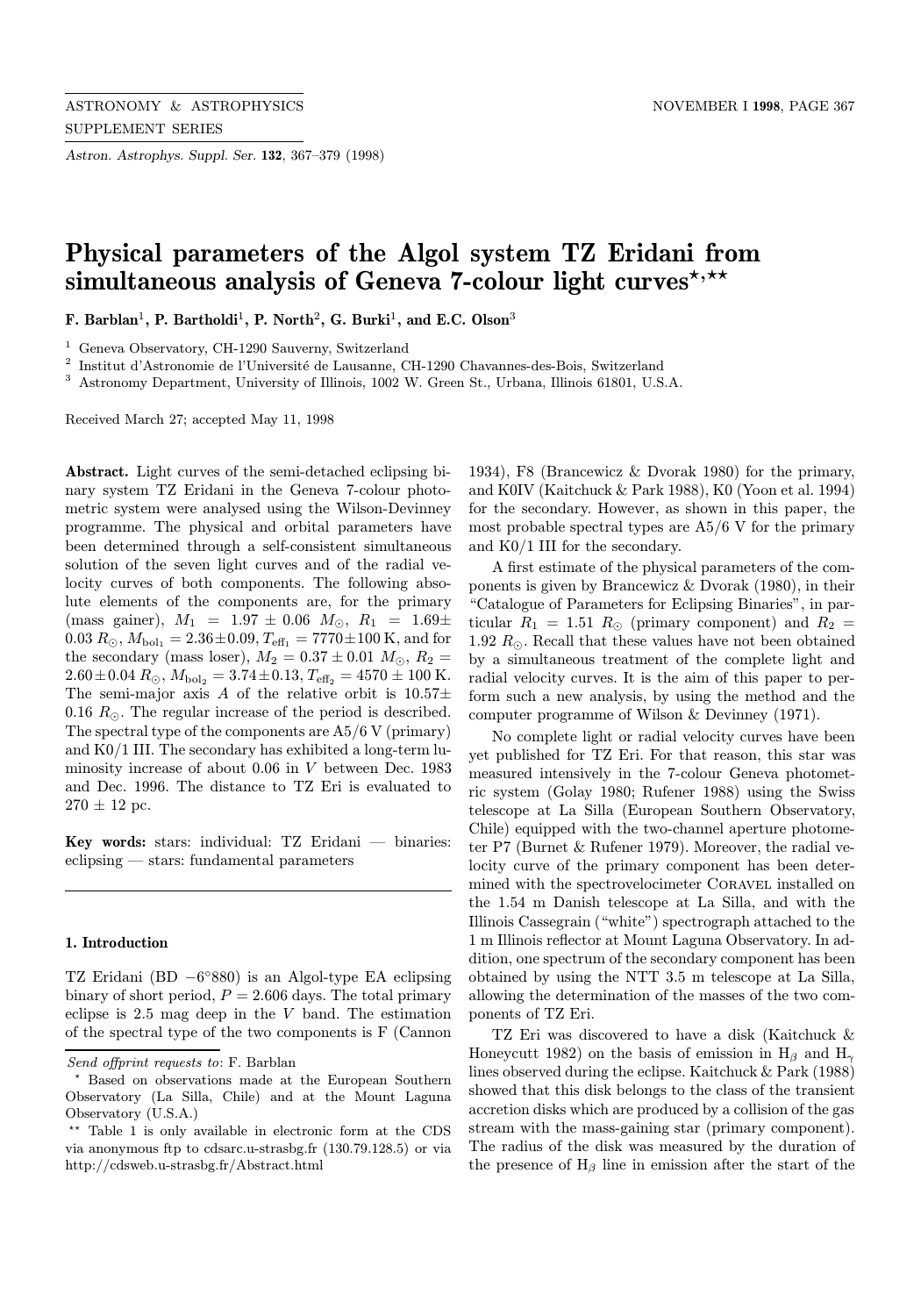primary eclipse (second contact) or before the end of the same eclipse (third contact). The disk extension is variable from one eclipse to another, and in most cases between the trailing and leading sides. During the 12 eclipses studied, the disk extension  $r/R_1$  varied from 1.0 to 1.64.

In this paper, the variation of the period of TZ Eri will be analysed, the variability of the components will be examined, and the physical parameters of the two components will be determined from the analysis of the light and radial velocity curves.

## 2. Period

The orbital period listed in the GCVS (Kholopov 1985) is  $P = 2.6060653$  days. However, we are dealing here with a semi-detached system which, by definition, has a variable period due to mass transfer. During most photometric observations done in 1984-1987 by Dr. Zdenek Kviz, the period remained fairly constant, since it was possible to obtain a well-defined lightcurve with  $P =$ 2.6061082 days. This value was obtained using the reciprocal  $\theta_1$  test of Renson (1978) – see also Manfroid et al. (1991) – which had been defined above all for Ap stars (which vary with small amplitudes) but proved very efficient for a precise determination of the period of eclipsing binaries. The ephemeris we have adopted is:

HJD(Min I) = 
$$
(2\,446\,109.6922 \pm 0.0010)
$$
 (1)  
+(2.6061082 \pm 0.0000020) × E.

The orbital period has varied, as shown by the times of minima registered over decades by amateur astronomers. The O−C values so obtained, and published in the BSAG Bulletin (e.g. Locher 1997) are shown in Fig. 1 together with a parabolic fit which gives:

$$
O-C = -(0.0050 \pm 0.0014)
$$
  
-(1.008 ± 0.366) 10<sup>-6</sup>(HJD – t<sub>0</sub>)  
+(2.433 ± 0.143 10<sup>-9</sup>(HJD – t<sub>0</sub>)<sup>2</sup>

where  $t_0 = 2446109.6922$ . The typical error on the epochs of primary minima in Fig. 1 is a few minutes (0.002− 0.005 d). Therefore the fit only represents a mean trend, upon which are superposed sudden period changes that cannot be accounted for by measurement errors (see especially the very steep rise just before JD 2 450 000).

Although the period changes are interesting by themselves, they are rather a nuisance in our context, because the radial-velocity measurements, which were made recently, have to be put in phase with the photometric ones, which are much older. For this reason we have not used the above formula for O−C, but we have simply used additional photometric measurements kindly made by Marc Künzli in November 1996 with the same equipment. He has made 36 new multicolour measurements, several of which during the primary minimum. Using the code EBOP16 (Etzel 1989) and the adopted ephemeris,



Fig. 1. O−C diagram of TZ Eri from observations made by amateurs and published in the BSAG Bulletin (two points are defined by Geneva photometry). A parabolic fit is superposed, showing the regular increase in the period. Short arrows define the intervals of photometric measurements; long arrows define the interval of radial-velocity observations

we adjusted the  $\Delta\theta$  parameter (phase correction for the position of the primary minimum) for these recent data, as well as for the old data alone. The difference is:

$$
\Delta \phi = -0.01734 \pm 0.00020 \tag{3}
$$

and represents the phase correction to be applied to the 1996 data, to fit them into the adopted ephemeris. Although the  $V_r$  observations have been made one year earlier than the new photometric ones, we neglect the slight period change that may have occurred in between, compared to the change that has taken place between the old photometric measurements and the  $V_r$  ones. Therefore, the above phase shift was applied as such to the  $V_r$  data.

# 3. Photometric data and variability of the components

Geneva 7-colour photometric measurements of TZ Eridani were obtained from Dec. 10, 1983 to Dec. 10, 1996, using the Swiss 70 cm telescope at the European Southern Observatory (ESO), La Silla, Chile. During this period, 429 measurements of weight  $q \geq 1$  have been obtained (see Rufener 1988, for the definition of the weight  $q$ ). These data are listed in Table 1, including the 36 additional photometric measurements obtained in Nov.-Dec. 1996 (see Sect. 2).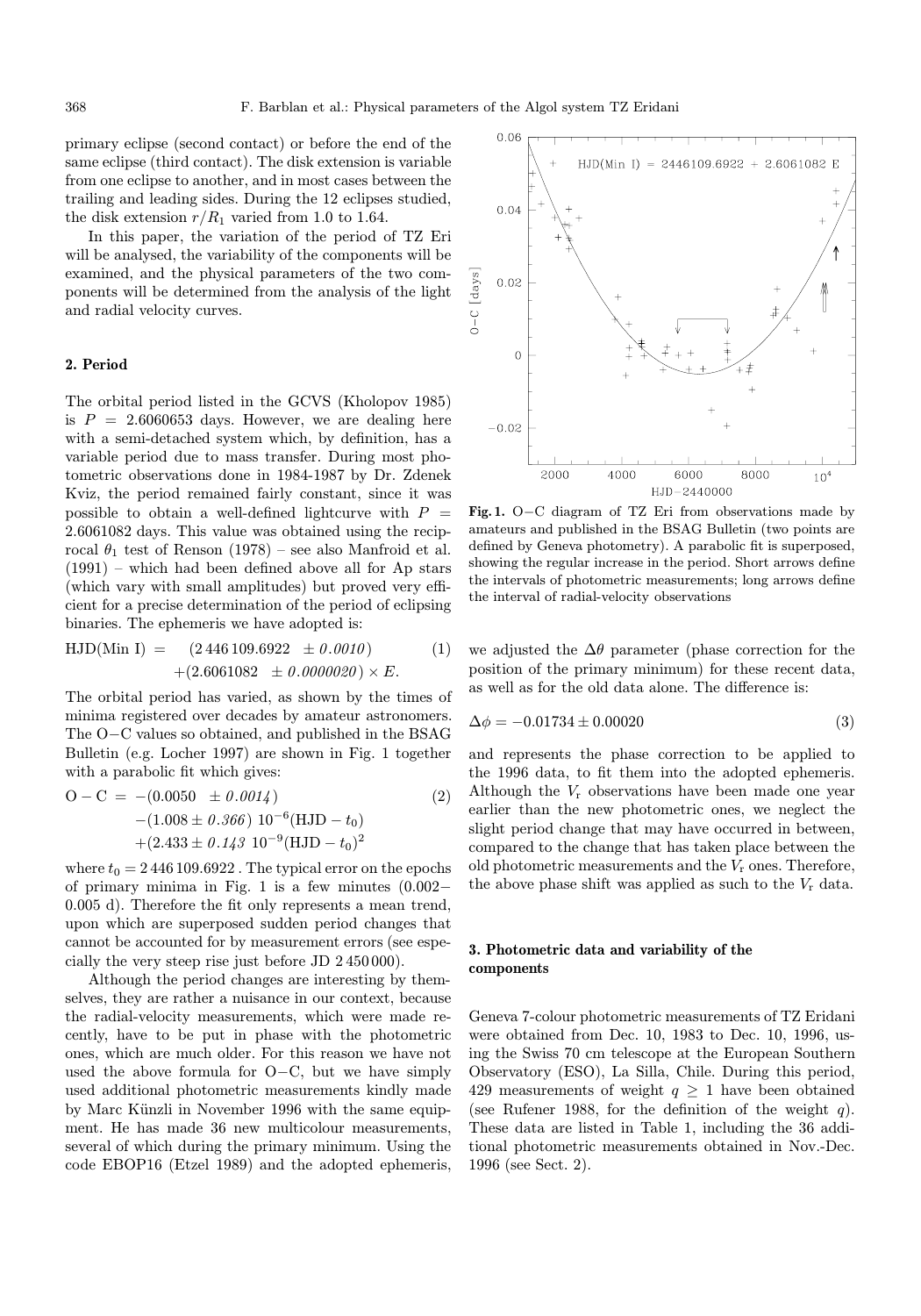The magnitudes in each of the seven filters are obtained from the visual magnitude V and the six colour indices in the following manner:

$$
i = V - [V - B] + [i - B]
$$
 (4)

with i representing one of the seven filters  $U, B, V, B_1$ ,  $B_2, V_1, G$ . Remember that the Geneva  $[U - B]$  and  $[B - V]$ indices are not normalized to zero for an A0V star as it is the case for the Johnson UBV indices. It is possible to calculate the magnitude of the primary (mass gainer) by subtracting the flux of the secondary (mass loser), at the bottom of the primary eclipse, from the flux of the both components measured together (outside the eclipses). This calculation has been made for each of the seven Geneva magnitudes. In order to minimize the effects of a possible long-term variability (see the end of this section), only the data obtained in December 1983 and January 1984 have been used. The results are given in Table 2.

It is interesting to compare the observed uncertainties with the mean precision of the measurements made in Geneva photometry. Rufener (1988, Fig. 2) has shown the shape of the mean relation  $\sigma_V$  vs. V obtained for the non-variable stars, in particular the progressive increase of  $\sigma_V$  with increasing V, for stars fainter than  $V \simeq 9$ . The same relation can be applied to the seven Geneva magnitudes. Figure 2 of this paper shows a new calculation of this relation, based on the up to date version of our photometric database. On the same figure are plotted the observed values for TZ Eri given in Table 2. A correction has been applied to the uncertainties of the magnitudes for the secondary, because the measurements obtained during the totality of the primary eclipse had shorter integration time than the other ones (4 minutes instead of 12 minutes). The conclusion is that the uncertainties on the measurements of TZ Eri are in agreement with the expected precision. Thus, the components do not exhibit a short-term variability, i.e on a time-scale shorter than about 20 orbital periods.

Table 2. The seven Geneva apparent magnitudes of TZ Eri (measures of December 1983 and January 1984)

| Mag.             | $TZ$ Eri A+B | Secondary                                                | Primary    |
|------------------|--------------|----------------------------------------------------------|------------|
|                  | Observed     | Observed                                                 | Calculated |
| U                |              | $10.540 \pm 0.013$ $14.87 \pm 0.17$ $10.560 \pm 0.016$   |            |
| B1               |              | $9.987 \pm 0.009$ 13.980 $\pm$ 0.050 10.015 $\pm$ 0.011  |            |
| $\boldsymbol{B}$ |              | $9.011 \pm 0.009$ $12.584 \pm 0.031$ $9.052 \pm 0.010$   |            |
| B2               |              | $10.409 \pm 0.007$ 13.670 $\pm$ 0.035 10.464 $\pm$ 0.009 |            |
| V1               |              | $10.299 \pm 0.011$ $12.809 \pm 0.021$ $10.406 \pm 0.014$ |            |
| V                |              | $9.576 \pm 0.010$ $12.067 \pm 0.019$ $9.691 \pm 0.013$   |            |
| G                |              | $10.679 \pm 0.016$ 12.960 $\pm$ 0.018 10.821 $\pm$ 0.021 |            |

The long-term photometric behaviour of both components has been analysed by comparing our photometric data obtained at 4 epochs, corresponding to the intensive monitoring of the eclipses: Dec. 1983 to Jan. 1984, Jan.



Fig. 2. Variation of the mean precision  $\sigma$  with the magnitude, in the case of Geneva photometric measurements. The solid thick line refers to the mean value and the solid thin lines to the 1 s.d. level. Dots and small squares concern respectively the seven magnitudes of TZ Eri A+B outside eclipses and of the secondary (during the totality of the primary eclipse). Big squares represent the estimated values of  $\sigma$  for the secondary which ought to have resulted from a "normal" integration time of the measurements, i.e. 12 minutes (normal) instead of 4 minutes (during the primary eclipse)

1985, Nov. 1987 and Nov.-Dec. 1996. Table 3 gives the mean values of V,  $[B - V]$  and  $[U - B]$  at each of these epochs for the both components. It appears that:

- 1. The secondary exhibited a long-term luminosity increase  $(0.06$  in  $V)$  between Dec. 1983 and Dec. 1996. The colour variations are large, especially in  $[U - B]$ , but not significant due to the large standard deviation.
- 2. The primary did not show any long-term variation in magnitude or in colours.

The observed variations of TZ Eri secondary are similar to those studied by Olson & Etzel (1993) in six cool subgiant secondaries of totally eclipsing Algol systems. They noted that the fluctuations increase with decreasing orbital period, or with increasing rotational velocity, suggesting that rotationally induced magnetic activity could be the origin of these brightness variations.

In order to minimize the effects of the long-term variation of the secondary luminosity, only the data obtained before HJD 2 447 200 (Feb. 1988) have been used for the eclipse analysis (see Sect. 6).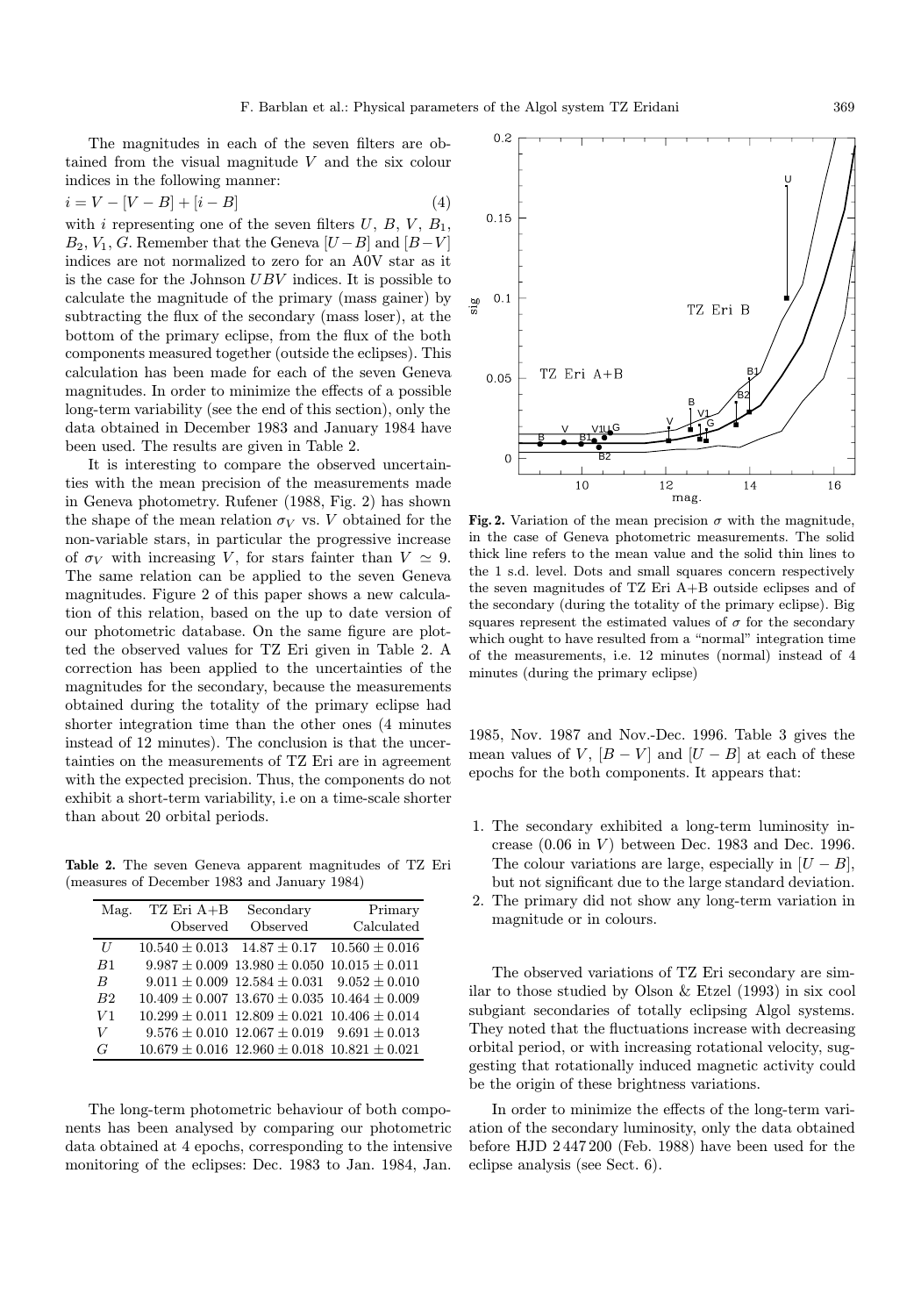**Table 3.** Long-term behaviour of the components of TZ Eri in V magnitude and Geneva colours  $[B-V]$  and  $[U-B]$ . Only the variation of the secondary in  $V$  is significant

|                                                          |               |       |       | Secondary (mass loser) Primary (mass gainer) |                                                               |       |
|----------------------------------------------------------|---------------|-------|-------|----------------------------------------------|---------------------------------------------------------------|-------|
|                                                          | $V[B-V][U-B]$ |       |       | $V [B-V] [U-B]$                              |                                                               |       |
| Dec. 1983   12.067   0.523   2.281 $9.691 - 0.639$ 1.508 |               |       |       |                                              |                                                               |       |
|                                                          |               |       |       |                                              | $\pm 0.019 \pm 0.046 \pm 0.175 \pm 0.013 \pm 0.023 \pm 0.026$ |       |
| Jan. 1985   12.045   0.466   2.184                       |               |       |       |                                              | $9.691 - 0.639$                                               | 1.561 |
| Nov. $1987 \mid 12.035$ 0.453 1.990 9.692 -0.637 1.561   |               |       |       |                                              |                                                               |       |
| Dec. 1996                                                | 12.007        | 0.477 | 2.189 |                                              | $9.695 -0.635$                                                | 1.547 |

# 4. Classification of the components and interstellar extinction

A photometric classification of the components of TZ Eri can be obtained because the primary eclipse is total, by using various calibrations based on the colour indices and reddening free parameters of the Geneva photometric system.

From the magnitudes in Table 2, the various Geneva colour indices and reddening free parameters d,  $\Delta$  and g (see Golay 1980) have been calculated. Then, the technique of the photometric boxes (Golay et al. 1969; Nicolet 1981a) has been applied to determine the intrinsic characteristics of the primary component. Recall that this technique is specific to the Geneva photometric system and depends on the homogeneity and precision of its measurements. The assumption in this technique is that the properties of the stars lying within a specified photometric neighbourhood (see Nicolet 1994) can be equated with each other, provided that the radius of the photometric box is small enough. We applied the technique to the parameters d,  $\Delta$  and g of the primary and found in the entire photometric database 40 twin stars, i.e. stars having very similar values of the 3 parameters, the radius of the photometric box having been chosen equal to 0.015 mag. It is assumed that these stars are intrinsically similar to the primary of TZ Eri. The same method was applied to the classification of the components of the eclipsing RS CVntype system RZ Eridani (Burki et al. 1992).

It is especially noteworthy that 6 of these twin stars belong to open clusters:  $\alpha$ Per, Hyades, Praesepe, Pleiades (2 stars) and NGC 6405. This allowed to determine unanbiguously the intrinsic colours of these stars, since these clusters have well determined distances and interstellar extinctions. By using the values given by Nicolet (1981b), we derived the intrinsic colours of the twin stars, and thus also of the primary of TZ Eri, in particular  $[B2 - V1]_0 =$  $0.011 \pm 0.016$ . According to the relations between spectral types and intrinsic Geneva colours or parameters by Hauck (1994) and to the calibration of Geneva photometry based on Kurucz's atmosphere models by Künzli et al. (1997), the estimated spectral type of the primary is A5/6 V, its effective temperature is  $7770 \pm 100$  K, its gravity is  $\log g = 4.40 \pm 0.07$  and its metallicity is  $[M/H]=0.13\pm0.09$ . On the other hand, the colour excess is  $E[B2 - V1] = 0.047 \pm 0.017$ .

For the secondary, we have calculated the intrinsic colours by using the measured values (see Table 1) and the colour excesses obtained for the primary. We obtained in particular  $[B2 - V1]_0 = 0.756$ , an estimated spectral type of K0/1 III and an effective temperature of 4520 K.

## 5. Radial velocity curves

The primary's radial velocity curve has been measured with the CORAVEL scanner (Baranne et al. 1979) in December-January 1995-1996. The cross-correlation dip is rather wide and shallow due to the fast axial rotation, so that the scatter of the residuals around the fitted curve is rather large (several  $km s^{-1}$ ). The secondary component remained invisible to Coravel, due to its low luminosity in the blue. About one year later, 14 new observations have been done by E.C. Olson using the Illinois Cassegrain ("white") spectrograph: 38 cm focal length camera, 831 line mm<sup>−</sup><sup>1</sup> grating, Texas Instruments 800×800 CCD detector cooled with liquid nitrogen; the CCD was operated by a Photometric Ltd. controller; spectral resolution in the first order is  $0.04 \text{ Å}$  per pixel; reductions were done with IRAF.

There has been a problem in fixing the zero-point of the radial velocities obtained with this instrument, so that we fitted an orbit separately to the corresponding data to obtain the apparent systemic velocity. Then we applied to these  $V_r$  values a uniform shift equal to the difference between this apparent systemic velocity and that obtained with CORAVEL measurements alone. Indeed, we are confident in the CORAVEL  $V_r$  scale, because several standard stars have been observed each night and the small instrumental drifts  $(\pm 1 \text{ km s}^{-1} \text{ at most})$  are well controlled. Therefore, the uncertainties quoted in Table 5 may be slightly optimistic, because they refer to an orbital solution which assumed a perfect correction to Olson's radial velocities.

In order to see the secondary star's spectrum and to obtain the mass ratio of the components, we asked Dr. Didier Raboud to observe TZ Eri in the vicinity of a quadrature with the NTT telescope at ESO. He could indeed take one spectrum, with an exposure time of 10 min,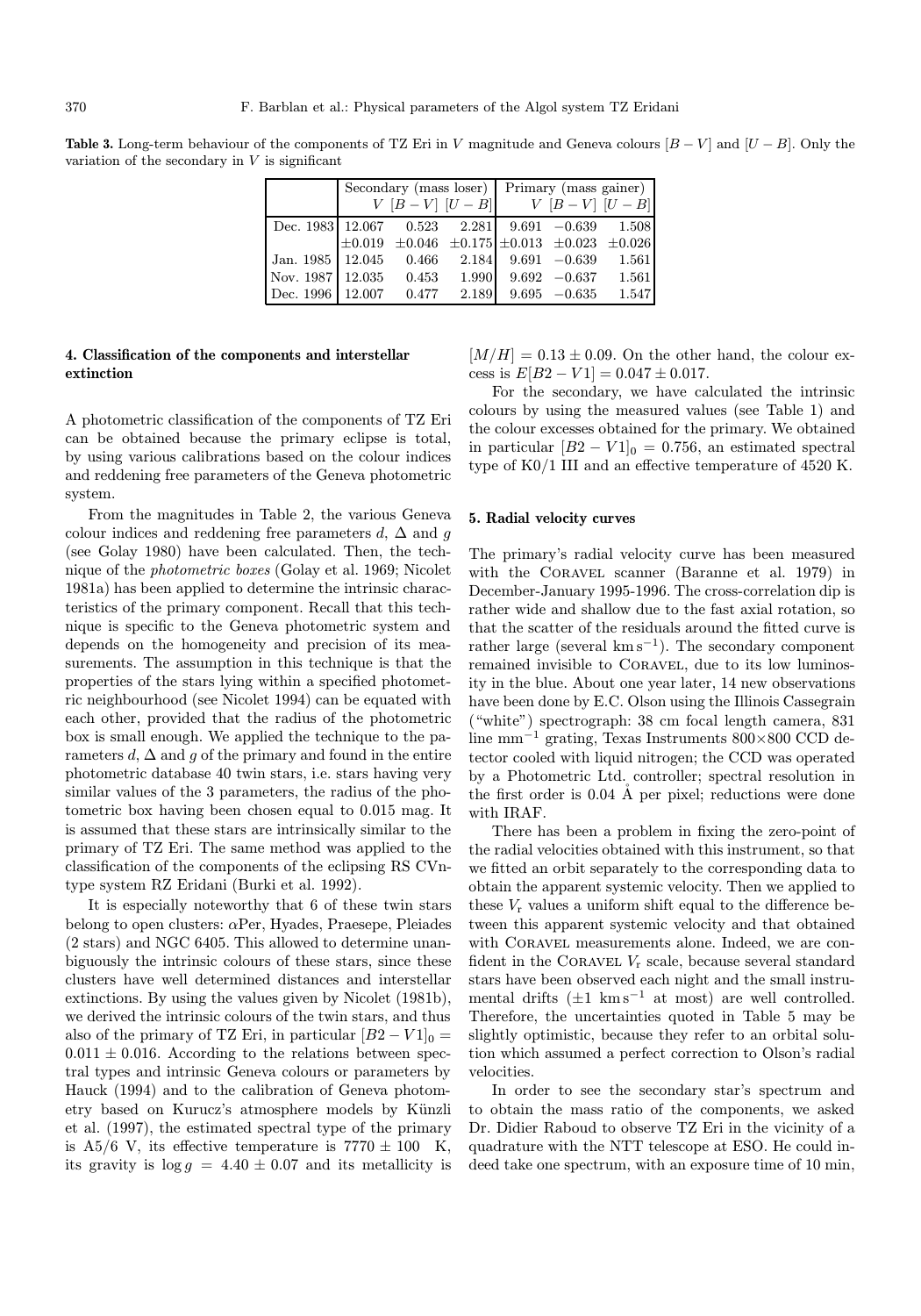

Fig. 3. Radial velocity curve of TZ Eridani. The black dots (Coravel observations) and the plus signs (Olson's observations) represent the primary component, while the open dot represents the secondary. The phases are those of Table 4

on 11th November 1995, using the EMMI spectrograph in the REMD mode, with Grism  $#5$ , Grating  $#10$  and a slit measuring  $1'' \times 6''$ ; in this configuration, the resolving power is  $R = 28000$  and the wavelengths range between 4013 and 6606 Å. The detector was CCD  $#36$ (ESO numerotation), a thin, back-illuminated Tektronix TK2048EB chip with  $24 \times 24 \mu m$  pixels. The spectrum has been reduced at Geneva Observatory by Mr. Michel Studer, using the Tacos software developed by Dr. Didier Queloz for the Elodie spectrograph at Observatoire de Haute-Provence. The radial velocities were obtained by cross-correlation between the observed spectrum and a binary mask optimized for F0-type stars, which yielded two dips, one for each component. Thanks to the long wavelength interval extending well into the red, the cool companion is easily seen in the correlation function. The dips are only 3.6% and 1.1% deep for the primary and secondary respectively, but the S/N ratio of the correlation function is better than 500. A K0-type mask was tried as well and yielded the same result, but with no improvement.

The journal of the radial velocity observations is given in Table 4 and the radial velocity curve is shown in Fig. 3. Additional spectra would of course be welcome to complete the secondary's  $V_r$  curve, but the single point we have suffices to constrain the mass ratio to a precision of about 7% ( $q = 0.193 \pm 0.013$ ). The orbital elements are given in Table 5.

| <b>Table 4.</b> Journal of the radial velocity observations of TZ Eri. |
|------------------------------------------------------------------------|
| The phases are computed from the ephemeris given by Eq. $(1)$          |
| and corrected for period change according to Eq. $(3)$                 |

| HJD        | comp. | $V_r \pm \sigma$        | Instrument     | phase |
|------------|-------|-------------------------|----------------|-------|
| $-2400000$ |       | $\mathrm{[km\ s}^{-1}]$ | or observer    |       |
| 50033.785  | А     | 18.08 2.                | <b>EMMI</b>    | 0.712 |
|            | B     | $-173.40$ 3.            |                |       |
| 50039.606  | A     | 0.672.87                | <b>CORAVEL</b> | 0.945 |
| 50042.599  | Α     | $-27.193.08$            |                | 0.094 |
| 50083.578  | A     | 10.32 2.50              |                | 0.818 |
| 50084.542  | A     | $-42.172.55$            |                | 0.188 |
| 50084.708  | Α     | $-48.402.89$            |                | 0.252 |
| 50085.544  | Α     | $-1.72$ 1.87            |                | 0.572 |
| 50085.707  | А     | 11.17 2.30              |                | 0.635 |
| 50086.550  | A     | 3.38 1.56               |                | 0.958 |
| 50087.540  | А     | $-41.392.17$            |                | 0.338 |
| 50087.684  | А     | $-38.532.46$            |                | 0.394 |
| 50088.551  | А     | 17.60 1.96              |                | 0.726 |
| 50088.709  | А     | 15.04 2.63              |                | 0.787 |
| 50097.630  | А     | $-42.3922.23$           |                | 0.210 |
| 50098.606  | A     | 3.24 2.37               |                | 0.584 |
| 50110.324  | A     | $-29.78$ 3.29           |                | 0.081 |
| 50407.863  | A     | $-47.05$ 2.5            | E.C. OLSON     | 0.251 |
| 50407.880  | А     | $-44.752.5$             |                | 0.257 |
| 50407.897  | А     | $-46.652.5$             |                | 0.264 |
| 50408.730  | А     | 3.45 2.0                |                | 0.583 |
| 50411.717  | A     | 18.55 2.0               |                | 0.729 |
| 50411.745  | А     | 20.75 2.0               |                | 0.740 |
| 50411.872  | А     | 16.35 2.0               |                | 0.789 |
| 50412.697  | А     | $-34.052.0$             |                | 0.106 |
| 50412.719  | А     | $-35.952.0$             |                | 0.114 |
| 50412.853  | Α     | $-40.952.0$             |                | 0.165 |
| 50413.735  | A     | $-15.05$ 2.5            |                | 0.504 |
| 50413.931  | A     | $3.15$ $1.5$            |                | 0.579 |
| 50415.700  | А     | $-39.652.5$             |                | 0.258 |
| 50415.725  | А     | $-40.152.5$             |                | 0.267 |

### 6. Rotation and metallicity

The rotational velocity of the primary deduced from the standard calibration of the width of the correlation dip measured with Coravel (Benz & Mayor 1984), is

$$
v\sin i = 38.1 \pm 2.2 \text{ km s}^{-1} \tag{5}
$$

which is slightly faster than the synchronous rotation value, since with a radius  $R = 1.70 R_{\odot}$  (see Sect. 6), the expected equatorial velocity of the primary is  $33.0 \text{ km s}^{-1}$ . It is not exceptional for Algol gainers to rotate faster than synchronously as shown by Koch et al. (1965). However, the difference being only  $2.3\sigma$ , we cannot firmly conclude that a departure from synchronism exists in TZ Eri. On the other hand,  $v \sin i$  may be overestimated, due to several factors. First, the rotational velocity is so large that we hardly reach the continuum of the correlation function, which can bias the fit. Second, the profile is fitted by a Gaussian, while the rotational profile itself does not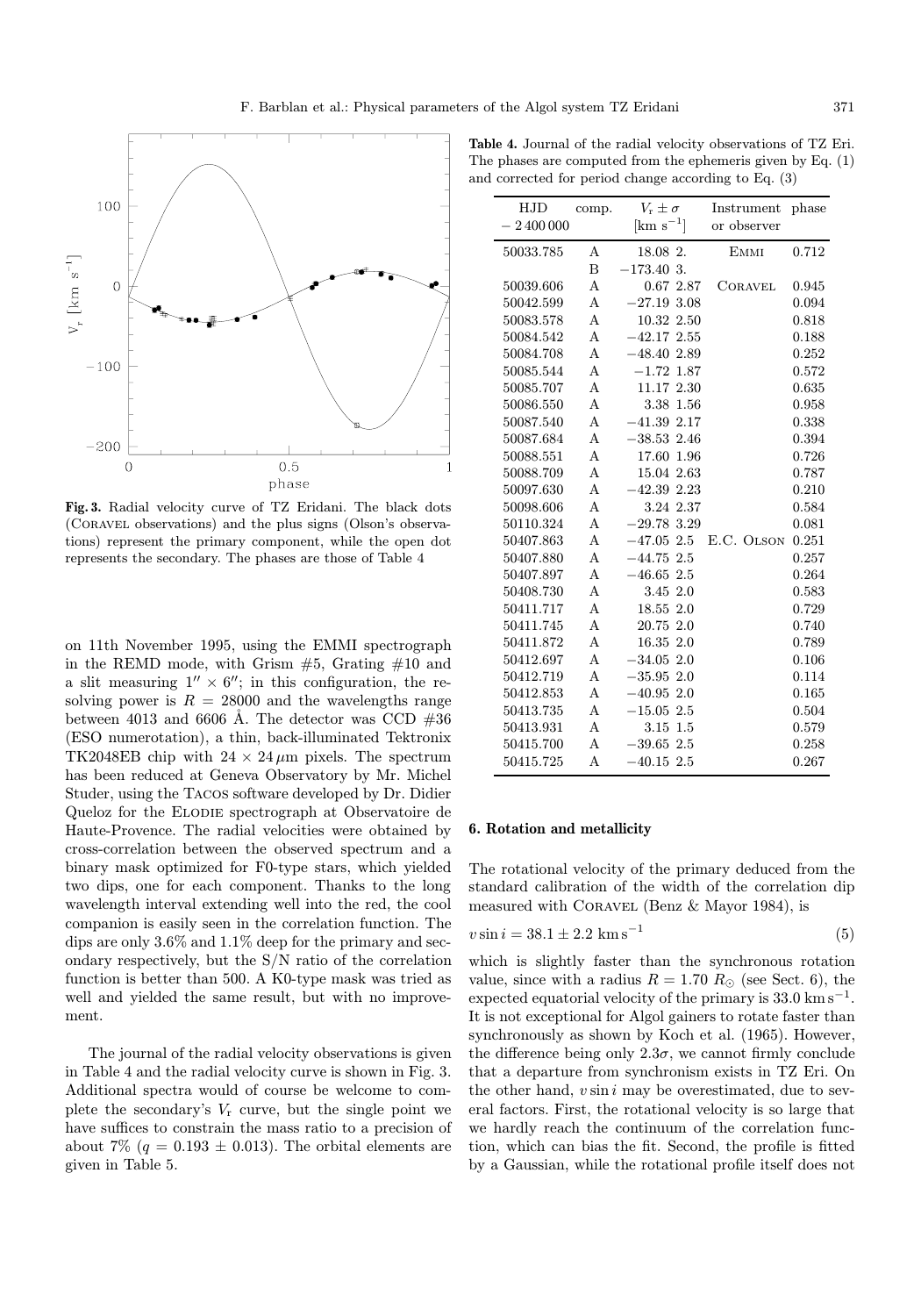Table 5. Orbital elements of the binary. For each component, the second line gives the estimated standard deviations of the parameters. A null uncertainty means that the corresponding parameter has been fixed before the convergence. The period has been fixed to the value it had in the middle of the time spanned by the  $V_r$  observations

| Star name | P<br>[days]           | $T_0$ [HJD<br>$-2450000$        | $\epsilon$ | $V_0$                    | $\omega_1$ | $K_{1,2}$<br>$[\mathrm{km} \mathrm{ s}^{-1}]$   $\lvert \, \vert^{\circ}$   $\lvert \, [\mathrm{km} \mathrm{ \mathrm{ s}}^{-1}] \rvert$ | $M_{1,2} \sin^3 i  a_{1,2} \sin i  N $<br>$[M_{\odot}]$ | $\lfloor 10^6 \text{ km} \rfloor$ | $(O-C)$<br>$\left[\mathrm{km}\;\mathrm{s}^{-1}\right]$ |
|-----------|-----------------------|---------------------------------|------------|--------------------------|------------|-----------------------------------------------------------------------------------------------------------------------------------------|---------------------------------------------------------|-----------------------------------|--------------------------------------------------------|
| TZ Eri A  | 2.606132<br>0.0000000 | 83.4009 0.000<br>$0.0000$ 0.000 |            | $-13.10 0.0$<br>0.55 0.0 |            | 31.93<br>0.70                                                                                                                           | 1.741<br>0.087                                          | 1.144 30<br>0.025                 | 3.04                                                   |
| TZ Eri B  |                       |                                 |            |                          |            | 165.32<br>3.73                                                                                                                          | 0.336<br>0.017                                          | 5.92<br>0.13                      |                                                        |

Table 6. Characteristics of the 7 Geneva passbands (Rufener & Nicolet 1988).  $\lambda_0$  is the mean wavelength and  $\mu$  is the secondorder moment (approximately half the passband width)

| U<br>159<br>3464              |
|-------------------------------|
| 188<br>4015<br>B1             |
| 282<br>4227<br>B              |
| 163<br>B <sub>2</sub><br>4476 |
| 202<br>V1<br>5395             |
| V<br>296<br>5488              |
| 5807<br>200<br>G              |

Table 7. Adopted values of the logarithmic limb-darkening parameters which were kept fixed in the least-squares solution. For the primary, only the  $y$  parameters were fixed (the fitted  $x$  parameters are listed in Table 8). For the secondary, both  $x$ and y parameters had to be fixed

| Passband | $y_1$ | $x_{2}$ | $y_2$                   |
|----------|-------|---------|-------------------------|
| II       |       |         | $0.243$ $0.940 - 0.515$ |
| B1       |       |         | $0.303$ $0.863$ $-.240$ |
| B        |       |         | $0.303$ $0.858$ $-.240$ |
| B2       |       |         | $0.303$ $0.868$ $-.240$ |
| V1       |       |         | $0.263$ $0.847 - 0.043$ |
| V        |       |         | $0.263$ $0.825$ -.043   |
| G        |       |         | $0.263$ $0.819$ $-.043$ |

have this shape, even if it is convoluted by a Gaussian instrumental profile (the calibration was intended for slow rotators, with v sin i generally slower than  $\sim$ 20 km s<sup>-1</sup>). Third, the calibration has been devised above all for cool, solar-type stars (although it does include a temperature term) and we apply it to a late A star, i.e. at the very border of its validity. Fourth, the  $v \sin i$  determination is based on the hypothesis of a solar-type macroturbulence; this is probably not valid in a semi-detached short period system and, thus the value given in (5) could be an overestimate.

We did not attempt to derive the projected rotational velocity of the secondary component by using the correlation dip obtained with the NTT spectrum, because a new calibration would have been needed which is beyond the scope of this paper, and the correlation dip of the secondary is in any case very shallow.

It is interesting to notice that the "surface" or equivalent width of the Coravel autocorrelation dip of the primary is the same as for single late-A stars. We have  $W = 2.31 \pm 0.14$  km s<sup>-1</sup>, while HD 2628, type A7III and  $[Fe/H] = -0.02$ , has  $W = 2.41$  and HD 110379, type F0V and  $[Fe/H] = -0.07$ , has  $W = 2.49$ . This implies that the metallicity of TZ Eri is close to the solar value, in agreement with the result obtained in Sect. 4 on the basis of the photometric analysis.

# 7. Photometric solution

The photometric solution for TZ Eri eclipses was obtained with the Wilson-Devinney WD programme (Wilson & Devinney 1971; Wilson 1992), using the version revised in 1995. We used the WD programme in MODE 5, adapted for semi-detached systems , allowing a simultaneous computation on the seven Geneva photometric light curves, based on 393 measurements (see Sect. 3), and the radial velocity curves of both components (see Table 4).

Lobe filling of the cool loser component was assumed. The semi-major axis of the relative orbit was initially set to  $A = 10.2 R_{\odot}$  as calculated from radial velocity results (see Sect. 5). Orbital eccentricity is fixed to zero and longitude of the periastron to 90◦. Primary star temperature was fixed to 7770 K as determined in Sect. 4. For both components, the stellar atmosphere models of Kurucz (1994) integrated by Nicolet (1998) through the Geneva photometry passbands (Rufener & Nicolet 1988) have been used.

The bolometric albedos for hot and cool components were taken at the theoretical value of 1.0 and 0.5 respectively (radiative and convective cases). Noise was set to 1 because scintillation can been neglected, the photon noise being dominant (see Bartholdi et al. 1984). The grid resolution values were taken as 20, 20, 20, 20 for N1, N2, N1L and N2L respectively (see WD programme). For each of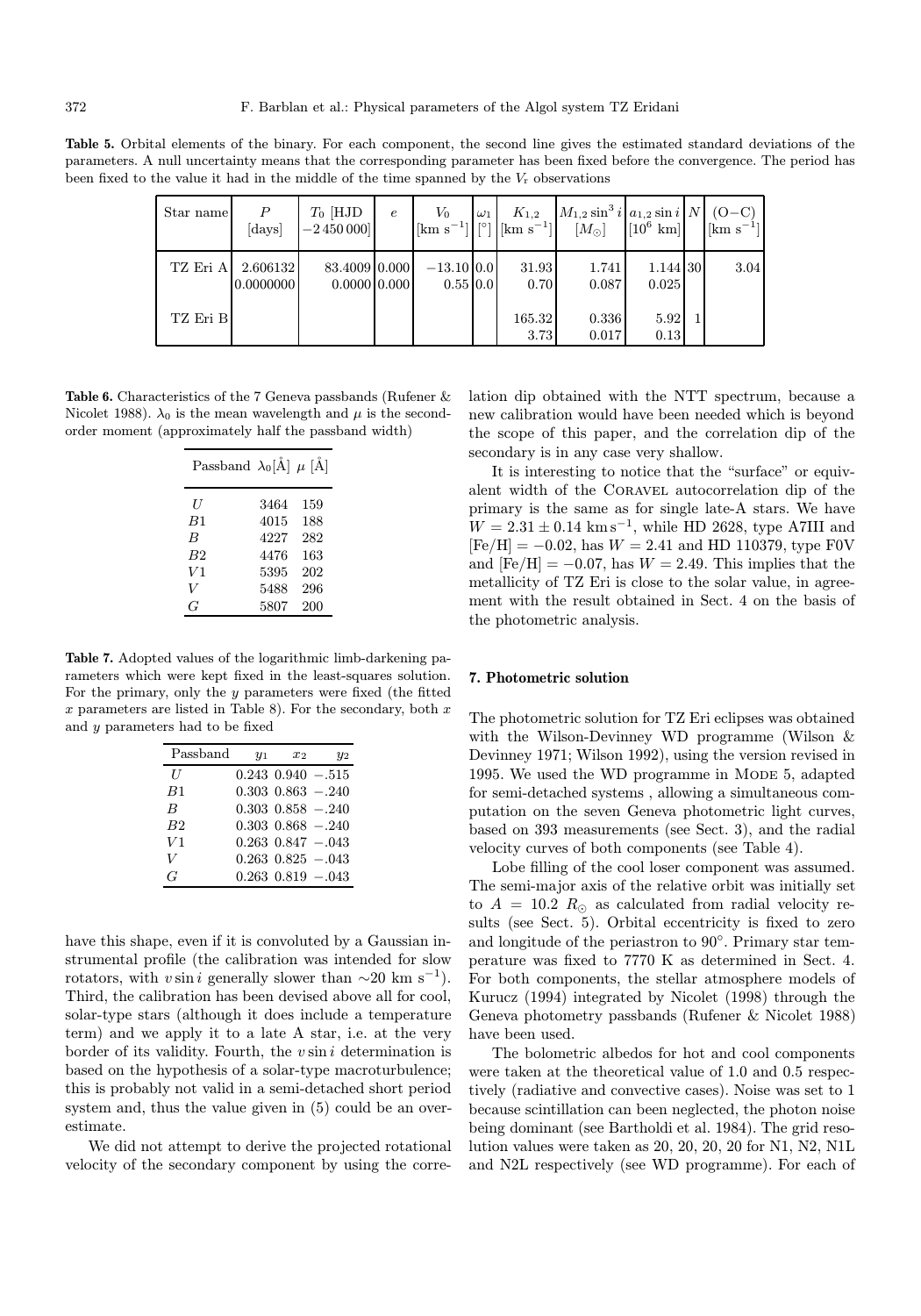

Fig. 4. Light curves of TZ Eri in 6 of the 7 Geneva photometric passbands  $(U, B1, B, B2, V1, G)$ . The light curve in V is given in Fig. 5



Fig. 5. The light curve of TZ Eri in magnitude  $V$ , with an enlargement of the primary eclipse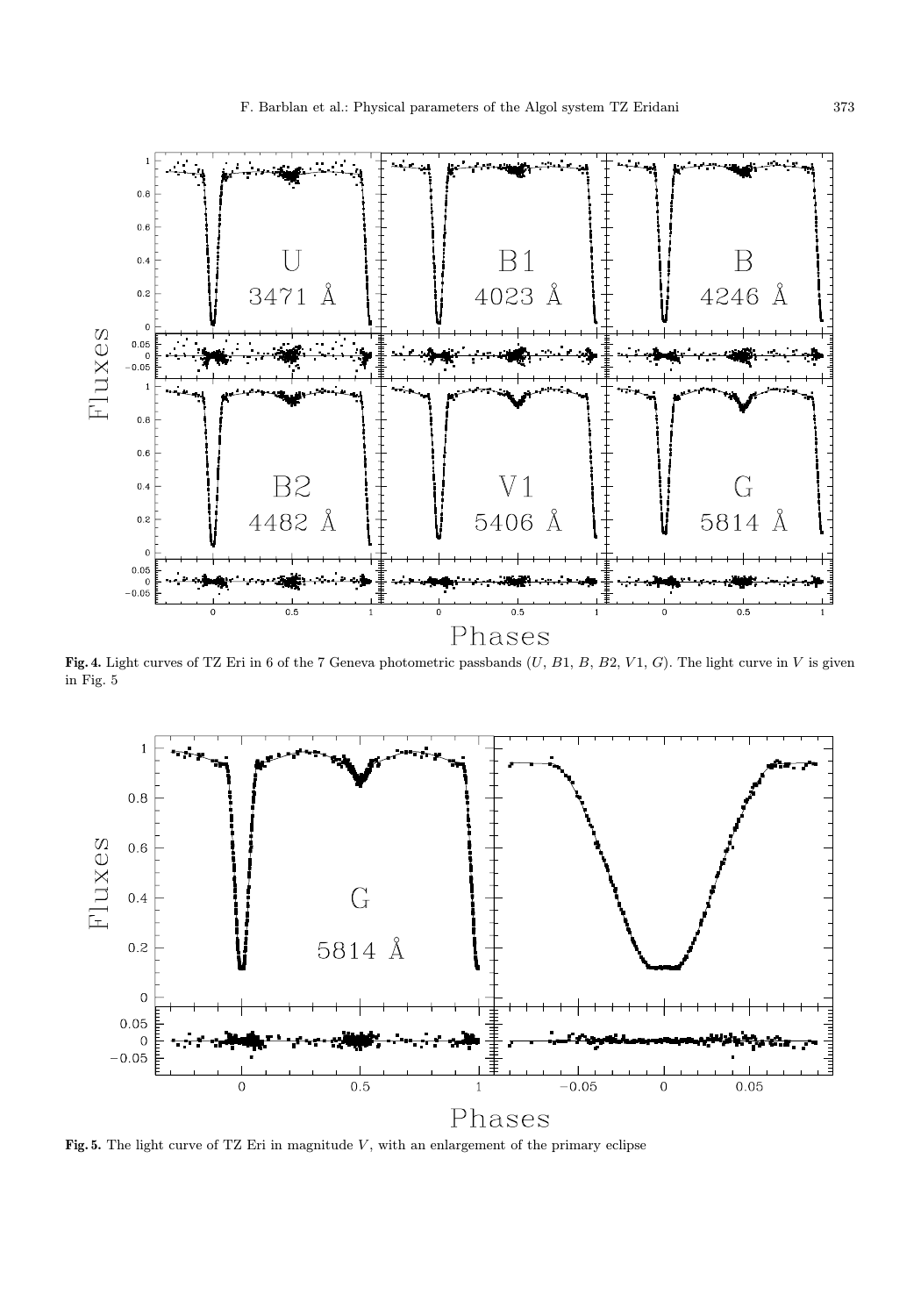Table 8. Adjusted parameters of the system TZ Eri from the Wilson-Devinney programme. The parameters are: the temperatures  $T_1$  and  $T_2$  of the primary (hot) and secondary (cool) components,

the semi-major axis A of the relative orbit,

the orbital inclination i,

the mass ratio  $q$  (the uncertainty assumes exact lobe filling for the secondary),

the potential of the surface of the primary component  $\Omega_1$  (for the units, see Sect. 7 and WD programme), the potential of the surface of the secondary component  $\Omega_2$  (for the units, see Sect. 7 and WD programme), the exponent of the gravity darkening law  $q_2$ ,

the normalized monochromatic luminosity in the seven Geneva passbands for the primary  $L_1/(L_1 + L_2)$ , the normalized monochromatic luminosity in the seven Geneva passbands for the secondary  $L_2/(L_1 + L_2)$ , the center-to-limb darkening factors for the primary  $x_1$  in the seven passbands

| Parameters       | Values<br>$(T_1 = 7770 \text{ K})$ | Uncertainties Values | $(T_1 = 7670 \text{ K})$ "7670-7770"         | Differences | Values<br>$(T_1 = 7870 \text{ K})$ "7870-7770"          | Differences |  |  |
|------------------|------------------------------------|----------------------|----------------------------------------------|-------------|---------------------------------------------------------|-------------|--|--|
| $T_1$ [K]        | 7770                               |                      | 7670                                         | $-100$      | 7870                                                    | $+100$      |  |  |
| $T_2$ [K]        | 4563                               | $\pm 2$              | 4614                                         | $51\,$      | 4669                                                    | 106         |  |  |
| $A[R_{\odot}]$   | 10.57                              | $\pm 0.16$           | 10.59                                        | 0.02        | $10.56\,$                                               | $-0.01$     |  |  |
| $i\,[^{\circ}]$  | 86.73                              | $\pm 0.03$           | 86.77                                        | 0.04        | 86.71                                                   | $-0.02$     |  |  |
| $q = M_2/M_1$    | 0.1865                             | $\pm 0.0003$         | 0.1862                                       | $-0.0003$   | 0.1867                                                  | 0.0002      |  |  |
| $\Omega_1$       | 6.46                               | $\pm 0.01$           | $6.45\,$                                     | $-0.01$     | 6.49                                                    | 0.03        |  |  |
| $\Omega_2$       | 2.20                               |                      | 2.20                                         | 0.0         | 2.20                                                    | 0.0         |  |  |
| 92               | 0.322                              |                      |                                              |             |                                                         |             |  |  |
| $L_1/(L_1+L_2)$  |                                    |                      |                                              |             |                                                         |             |  |  |
| U                | 0.9687                             | $\pm 0.0010$         | 0.9692                                       | 0.0005      | 0.9692                                                  | 0.0005      |  |  |
| B1               | 0.9644                             | $\pm 0.0003$         | 0.9644                                       | 0.0         | 0.9644                                                  | 0.0         |  |  |
| $\boldsymbol{B}$ | 0.9481                             | $\pm 0.0003$         | 0.9481                                       | 0.0         | 0.9481                                                  | 0.0         |  |  |
| ${\cal B}2$      | ${0.9312}$                         | $\pm 0.0003$         | 0.9313                                       | 0.0001      | 0.9313                                                  | 0.0001      |  |  |
| ${\cal V}1$      | 0.8763                             | $\pm 0.0004$         | 0.8765                                       | 0.0002      | 0.8765                                                  | 0.0002      |  |  |
| $\boldsymbol{V}$ | 0.8676                             | $\pm 0.0005$         | 0.8678                                       | 0.0002      | 0.8679                                                  | 0.0003      |  |  |
| $\cal G$         | 0.8420                             | $\pm 0.0003$         | 0.8422                                       | 0.0002      | 0.8421                                                  | 0.0001      |  |  |
| $L_2/(L_1+L_2)$  |                                    |                      |                                              |             |                                                         |             |  |  |
| U                | 0.0313                             | $\pm 0.0023$         | 0.0308                                       | $-0.0005$   | 0.0308                                                  | $-0.0005$   |  |  |
| $\mathbb{B}1$    | 0.0356                             | $\pm 0.0006$         | 0.0356                                       | $0.0\,$     | 0.0356                                                  | $0.0\,$     |  |  |
| $\boldsymbol{B}$ | 0.0519                             | $\pm 0.0005$         | 0.0519                                       | 0.0         | 0.0519                                                  | 0.0         |  |  |
| ${\cal B}2$      | 0.0688                             | $\pm 0.0005$         | 0.0687                                       | $-0.0001$   | 0.0687                                                  | $-0.0001$   |  |  |
| ${\cal V}1$      | 0.1237                             | $\pm 0.0006$         | 0.1235                                       | $-0.0002$   | 0.1235                                                  | $-0.0002$   |  |  |
| $\boldsymbol{V}$ | 0.1324                             | $\pm 0.0006$         | 0.1322                                       | $-0.0002$   | 0.1321                                                  | $-0.0003$   |  |  |
| $\cal G$         | 0.1580                             | $\pm 0.0004$         | 0.1578                                       | $-0.0002$   | 0.1579                                                  | $-0.0001$   |  |  |
| $x_1$            |                                    |                      |                                              |             |                                                         |             |  |  |
| $\cal U$         | 0.655                              | $\pm 0.037$          |                                              |             |                                                         |             |  |  |
| B1               | 0.770                              | $\pm 0.009$          |                                              |             | Determinant of normal equations: $1.23 \times 10^{-26}$ |             |  |  |
| $\boldsymbol{B}$ | 0.745                              | $\pm 0.009$          |                                              |             |                                                         |             |  |  |
| ${\cal B}2$      | 0.735                              | $\pm 0.009$          | Predicted sum of weighted residuals: 0.00639 |             |                                                         |             |  |  |
| V1               | 0.533                              | $\pm 0.013$          | Observed sum of weighted residuals: 0.00640  |             |                                                         |             |  |  |
| $\boldsymbol{V}$ | 0.542                              | $\pm 0.015$          |                                              |             |                                                         |             |  |  |
| $G\,$            | 0.463                              | $\pm 0.012$          |                                              |             |                                                         |             |  |  |
|                  |                                    |                      |                                              |             |                                                         |             |  |  |

the seven Geneva magnitudes, the passband mean wavelength  $\lambda_0$  was the one calculated by Rufener & Nicolet (1988) as shown in Table 6. We assigned the  $\lambda_0$  value for the B filter to the passband of the spectrographs used for the radial velocity measurements. Stellar rotation is assumed to be synchronized for both components. For both the primary and secondary components, a logarithmic limb-darkening law of the form:

$$
I = I_0(1 - x + x\cos\theta - y\cos\theta\ln(\cos\theta))
$$
 (6)

was assumed (Van Hamme 1993). For the secondary, both  $x$  and  $y$  parameters were fixed to their theoretical values, interpolated from Table 2 of Van Hamme (1993). Indeed,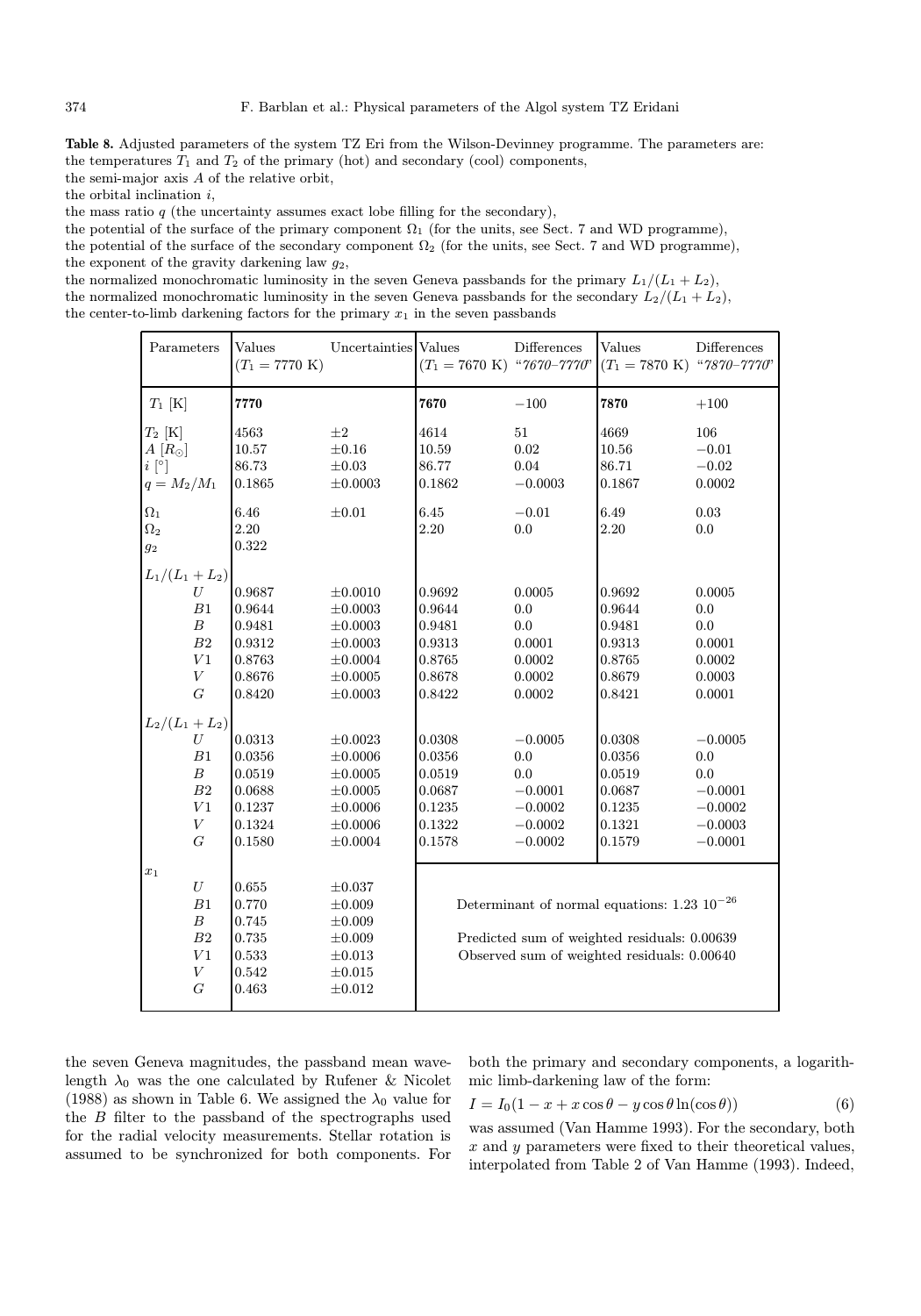the secondary minimum is too shallow to allow the determination of  $x_2$ . For the primary, the  $y_1$  parameter was fixed to its theoretical value, because it is not possible in practice to determine both  $x_1$  and  $y_1$  parameters since they are strongly correlated. The  $x_1$  parameter, on the contrary, was left free and was fitted in the least-squares procedure, for each of the seven passbands. The adopted values of  $y_1, x_2$  and  $y_2$  are listed in Table 7, while the fitted values of  $x_1$  are given in Table 8. The gravity darkening exponent  $g_2$  is relevant to the secondary component and is defined by the expression (Wilson & Biermann 1976):

$$
T_{\text{local}} = T_{\text{r.p.}} \left(\frac{a_{\text{local}}}{a_{\text{r.p.}}}\right)^{0.25g} \tag{7}
$$

where  $T_{\text{local}}$  is the local effective temperature,  $T_{\text{r.p.}}$  is the temperature at a reference point which here is the component's pole, and  $a_{\text{local}}$ ,  $a_{\text{r.p.}}$  are the accelerations due to gravity at the same respective points.

The adjustable parameters are then semi-major axis A, inclination i, mass ratio  $q = M_2/M_1$ , cool star temperature  $T_2$ , hot and cool star luminosities  $L_1$  and  $L_2$  in each passband, cool star gravity darkening exponent  $q_2$  (see Wilson & Biermann 1976), hot star limb darkening coefficient  $x_1$  in each passband and potential  $\Omega_1$  at the hot star surface. In reality,  $\Omega$  is a non-dimentional parameter which is a linear function of the true potential  $\Psi$  (Kopal 1959; Wilson & Devinney 1971). First, preliminary light curves were generated using the Light Curve sub-programme of WD until a satisfactory fit to the observed light curves was obtained. Second, the method recommended by Van Hamme & Wilson (1986) was applied for the determination of the temperature and luminosity of the cool component. In a first step,  $T_2$  was determined with IPB option (see the WD programme) equal to 0, i.e. the luminosity is coupled to the temperature. In a second step, temperature and luminosity were de-coupled  $(IPB = 1)$ , and it was possible to determine  $L_2$ . Finally, the following sets of parameters were adjusted: first, successively  $(T_2, \Omega_1, i)$ ,  $(L_1,$  $L_2$ ),  $(A, i)$ ,  $(x_1, g_2)$ , and then simultaneously  $(A, i, \Omega_1,$  $q, L_1, L_2$ , as recommended by the users of the WD programme. The solution was carried out to the point where the probable errors of all these parameters were smaller than the computed parameter corrections.

Since the photometric temperature of the primary star is determined with an uncertainty of  $\pm 100$  K (see Sect. 4), it is interesting to calculate the solution also for the two  $T_1$  values 7670 K and 7870 K. The results are presented in Table 8. The differences are very small, except of course on  $T_2$ .

It is especially noteworthy that, for  $T_1 = 7770$  K, the value of  $T_2$  (4563 ± 2 K) is very close to the value obtained in Sect. 4 on the basis of the photometric calibrations. The mass ratio  $q = M_2/M_1 = 0.1865 \pm 0.0003$  in Table 8 is a little smaller than the value derived from the radial velocity analysis  $(K_1/K_2 = 0.193 \pm 0.013$ , see Table 5), but still well within the uncertainty of the spectroscopic determination. A similar difference can be noted on the semi-major axis of the relative orbit  $A = a_1 + a_2$  (10.16  $\pm$ 0.22  $R_{\odot}$  in Table 5 and 10.57  $\pm$  0.16  $R_{\odot}$  in Table 8). These differences are not surprising. We have to recall that the radial velocity curve for the secondary component is based on only one measurement. The constraints imposed by the photometric measurements of the eclipses produced an improvement of the orbital and physical parameters of TZ Eri.

The small difference between the photometric and spectroscopic values of  $q$  could indicate that the lobe filling by the secondary is not complete. If this were true, the real value of the uncertainty on  $q$  would be larger than the photometric value (0.0003), may be as large as the spectroscopic value (0.013). Nevertheless, test solutions have been obtained with the cool star slightly detached from its Roche lobe, and the results are less satisfactory than those obtained in MODE 5 of the WD code: as the cool star became farther detached from the lobe, solution errors grew. This confirms the semi-detached status of the system.

The uncertainties on the derived parameters are of three types:

– Intrinsic, i.e. resulting from the mathematical analysis of the light and radial velocity curves (e.g.  $\pm$  2 K on  $T_2$ , see Table 8). Note that the intrinsic errors on  $R_{1,2}$  for A fixed are an order of magnitude smaller than the values in Table 9.

– Strongly correlated with the determination of A. For example, in Table 9, the errors on  $M_{1,2}$ ,  $R_{1,2}$  and  $\log g_{1,2}$ almost entirely come from the uncertainty on A, and are pair wise strongly correlated (as well as with A).

– Depending on the photometric determination of  $T_{\text{eff}_1}$ . For example, the values of  $M_{\text{bol}_{1,2}}$  strongly depend on the adopted value for  $T_{\text{eff}_1}$ .

The light curves for the seven filters  $U, B_1, B, B_2, V_1$ ,  $V$  and  $G$  are shown in Figs. 4 and 5. The quality of the fits is clearly extremely good. Figures 6 and 7 present two views of TZ Eri. Figure 6 is a "classical" representation of the two components in the equatorial plane. The 3 dimentional representation of the potential (Fig. 7) allows a better understanding of the meaning of the Lagrange points and of the path for the flow of the material from the secondary when it fills its Roche lobe.

### 8. Discussion

#### 8.1. Limb-darkening

Our adjusted values of  $x_1$  (see Table 8) compare relatively well with the theoretical ones, in the sense that the difference hardly exceeds 0.1, or  $15-20\%$  of the value (except for  $V$  where the difference reaches 0.15). Nevertheless, our values are systematically smaller than the theoretical ones (computed for a solar chemical composition).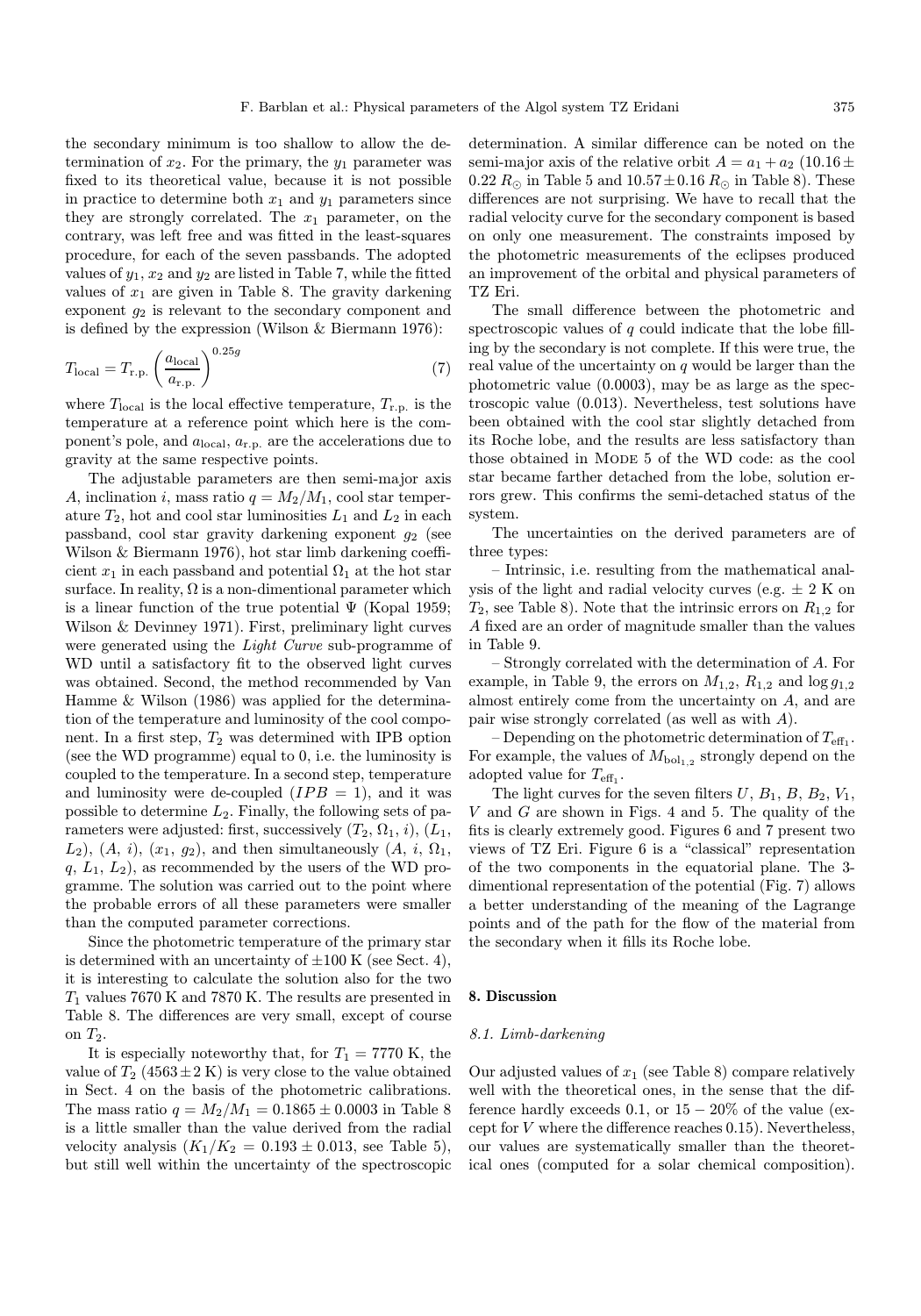Table 9. Computed parameters of the system TZ Eri from the Wilson-Devinney programme. The parameters are, for the hot primary (1) and the cool secondary (2) components: the mass  $M$ , the mean radius  $R$ , the surface gravity  $\log g$ , the bolometric magnitude  $M_{\text{bol}}$  and the various radii (in units of semi-major axis) of the deformed components, i.e. pole (perpendicular to the orbital plane), point (in the direction of the other component), side (in the orbital plane, in the direction perpendicular to the direction of the other component) and back (in the direction opposite to the other component). The uncertainty on  $M_{\rm bol}$  is calculated with an uncertainty on  $T_{\rm eff}$  of  $\pm$  100 K

| Parameters Values                                                                         | $(T_1 =$                                                                                                             | Values           | Values                               |
|-------------------------------------------------------------------------------------------|----------------------------------------------------------------------------------------------------------------------|------------------|--------------------------------------|
|                                                                                           | 7770 K)                                                                                                              | $(T_1 = (T_1 =$  | 7670 K) 7870 K)                      |
| $M_1  M_{\odot} $                                                                         | $1.97 \pm 0.06$                                                                                                      | 1.98             | 1.97                                 |
| $M_2$                                                                                     | $0.37 \, \pm \, 0.01$                                                                                                | 0.37             | 0.37                                 |
| $R_1$ $ R_{\odot} $                                                                       | $1.69 \pm 0.03$                                                                                                      | 1.69             | 1.68                                 |
| $R_{2}$                                                                                   | $2.60 \pm 0.04$                                                                                                      | 2.60             | 2.60                                 |
| $\log g_1$                                                                                | $4.28 \pm 0.03$                                                                                                      | 4.28             | 4.28                                 |
| $\log g_2$                                                                                | $3.17 \pm 0.03$                                                                                                      | 3.17             | 3.17                                 |
| $M_{\rm bol_1}$                                                                           | $2.36 \pm 0.09$                                                                                                      | 2.41             | 2.32                                 |
| $M_{\rm bol_2}$                                                                           | $3.74 \pm 0.13$                                                                                                      | 3.69             | 3.64                                 |
| A <br>$r_{\rm pole_1}$<br>$r_{\text{point}_1}$<br>$r_{\rm side_1}$<br>$r_{\text{back}_1}$ | $0.1592 \pm 0.0003$ 0.1595<br>$0.1598 \pm 0.0003$ 0.1601<br>$0.1596 \pm 0.0003$ 0.1599<br>$0.1598 \pm 0.0003$ 0.1601 |                  | 0.1585<br>0.1591<br>0.1589<br>0.1591 |
| A <br>$r_{\text{pole}_2}$<br>$r_{\text{point}_2}$<br>$r_{\rm side}$<br>$r_{\rm back}$     | $0.2282 \pm 0.0001$ 0.2281<br>$\pm 0.01$<br>0.34<br>$0.2374 \pm 0.0001$<br>$0.2696 \pm 0.0001$ 0.2695                | 0.3349<br>0.2373 | 0.2283<br>0.3351<br>0.2374<br>0.2697 |

The discrepancies are larger than the formal errors indicated in Table 8, which may partly, but probably not entirely be explained by the fact that the errors listed should represent only lower limits to the true ones.

Figure 8 illustrates the dependence of  $x_1$  on wavelength for a theoretical star with  $T_{\text{eff}}$  = 7770 K and  $\log g = 4.28$ , for the passbands of Strömgren's uvby system and Johnson's UBV system (the values have been linearly interpolated in Table 2 of Van Hamme 1993). The fitted values for the Geneva U,  $B1, B, B2, V1, V, G$  passbands are shown for comparison.

The theoretical dependence of  $x_1$  on wavelength satisfies very well the observations from the  $U$  up to the  $B2$ passband, except for a small, systematic vertical shift. For the V1 to G passbands, however, the observed  $x_1$  parameter is much smaller than the theoretical one. Since the error bars are not larger than the symbols in Fig. 8 (except marginally for  $U$ ), there is undoubtedly a significant discrepancy which remains to be explained. We obtained a simultaneous solution in the seven passbands, thus at



Fig. 6. Schematic view of the system in the equatorial plane (coordinates in  $R_{\odot}$ ). Some equipotential lines and the Lagrange points are indicated. The secondary star fills its Roche lobe



Fig. 7. Schematic view of the gravity potential  $\Omega$  (see Sect. 7) for the definition) of the TZ Eri system. The horizontal coordinates are in  $R_{\odot}$ 

least the relative values of  $x_1$  should be reliable. But, even considering only differential values (e.g.  $x_1(V) - x_1(B)$ ) a difference with the theoretical predictions does remain. Unfortunately, we did not see any recent discussion in the literature about the reliability of empirical limb-darkening coefficients in Algol-type systems.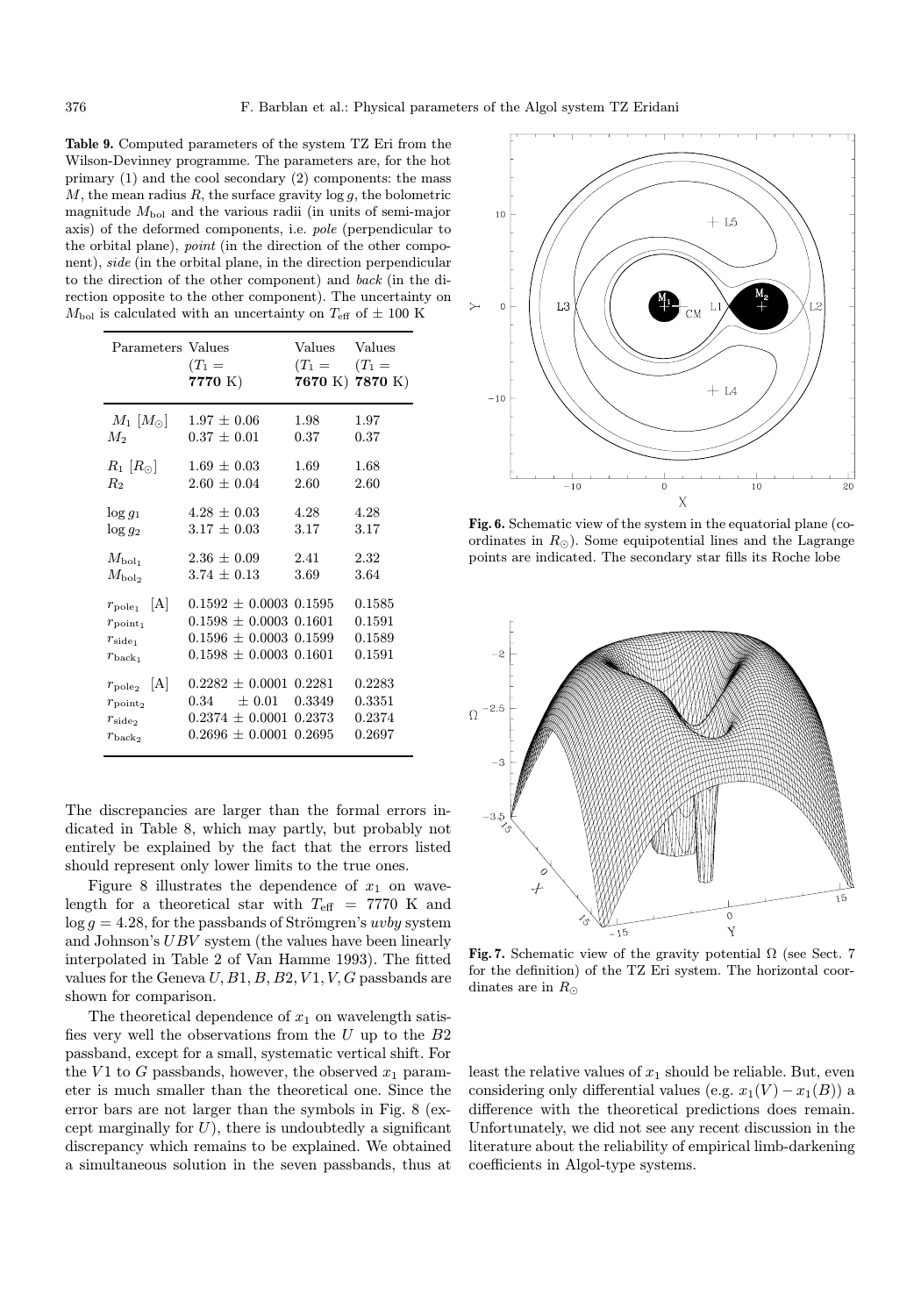

Fig. 8. Limb-darkening  $x_1$  coefficient of the primary as a function of wavelength. Points are theoretical heterochromatic values for the uvby (open dots) and UBV passbands (full dots), while crosses are for empirical values determined in this work for the passbands of the Geneva system. Notice that the theoretical points for the  $v$  and the  $V$  bands are superimposed

## 8.2. Distance

From the values of V (Table 2),  $M_{bol}$  (Table 9),  $E[B2-V1]$ and  $[B2 - V1]_0$  (Sect. 4), we derive a distance of  $270 \pm 12$ pc for TZ Eri, by adopting a zero value for the bolometric correction  $BC$  of the primary, according to the  $BC$ -colour relation of Flower (1977).

## 8.3. Algol-type stars

Sarma et al. (1996) gave a detailed discussion on the evolutionary status of Algol components, on the basis of a comparison of their global parameters (masses, radii, luminosities, temperatures) with those of normal stars. As these authors noted:

- 1. While primaries (mass gainers) of some semi-detached systems are overluminous, oversized and hotter for their masses, some others are underluminous, smaller and cooler.
- 2. Except for a few cases, the primaries are lying either on the main sequence or near it.
- 3. The secondaries (mass losers) have evolved off the main sequence (they were originally the more massive components).

Figures 9 and 10 present the Mass–Luminosity diagram ( $\log L$  vs.  $\log M$ ) and the HR diagram ( $\log L$  vs.  $log T$  ) for the Algol systems in the lists by Sarma et al. (1996) and Maxted & Hilditch (1996) having a mass of the primary smaller than  $4 M_{\odot}$ . The 3 systems with primaries off the main sequence (RZ Cnc, AR Mon, AW Peg) are not represented. The underluminous (black dots) and overluminous (black squares) have been separated in Fig. 10 by using the ZAMS (Schaller et al. 1992) to make the separation. We can see that:

- 1. TZ Eri belongs to the group of the underluminous primaries.
- 2. The mass of TZ Eri's primary is the smallest of the group of these underluminous primaries.
- 3. The luminosity of TZ Eri's primary is that of a main sequence star of 1.70  $M_{\odot}$  located near the ZAMS (see Fig. 10), while the determined mass is 1.98  $M_{\odot}$ (see Table 9).
- 4. With respect to a main sequence star of the same mass, TZ Eri's primary is underluminous by ∼0.3 in log L (or fainter by  $\sim$ 0.75 in  $M_{\text{bol}}$ ) and cooler by  $\sim$ 900 K in  $T_{\text{eff}}$ .
- 5. The mass transfer from the secondary to the primary has been important, taking into account the present masses of the components, i.e. 0.37  $M_{\odot}$  and 1.98  $M_{\odot}$ . The minimum value of this transfered mass is given by:

$$
\Delta M = M_1 - (M_1 + M_2)/2 \simeq 0.80 \ M_{\odot}.
$$

# 9. Conclusion

The simultaneous adjustment of the light curve model on high precision photometric data in seven passbands, ranging from  $3400$  to  $6000$  Å, put strong constraints on the physical and orbital parameters of TZ Eri. This is our first analysis of an Algol system on the basis of measurements made in the Geneva photometric system. The essential results are presented in Figs. 4 and 5, Tables 8 and 9, and in the Abstract. The quality of the fits on the light curves and the uncertainties on the parameters show that this analysis has been successful.

A further improvement on the determination of the physical parameters of the components of TZ Eri, in particular the mass ratio, would result from the acquisition of additional high S/N spectra of the secondary cool component. Indeed, the present study is based on only one spectrum of the secondary and this is not completely satisfying. However, this spectrum was obtained using the 3.5 m NTT telescope at La Silla and we were extremely lucky to have access to this large telescope for this single measurement.

According to Maxted & Hilditch (1996), the number of Algol-type binary systems for which the absolute parameters are determined on the basis of a self-consistent solution of both the light and radial velocity curves is very limited. They mentioned only 9 systems for which masses, radii and luminosities are known to accuracies typically better than 5%. In this context, it is important to enlarge the sample of very well known Algols, and this was the aim of our study on TZ Eri.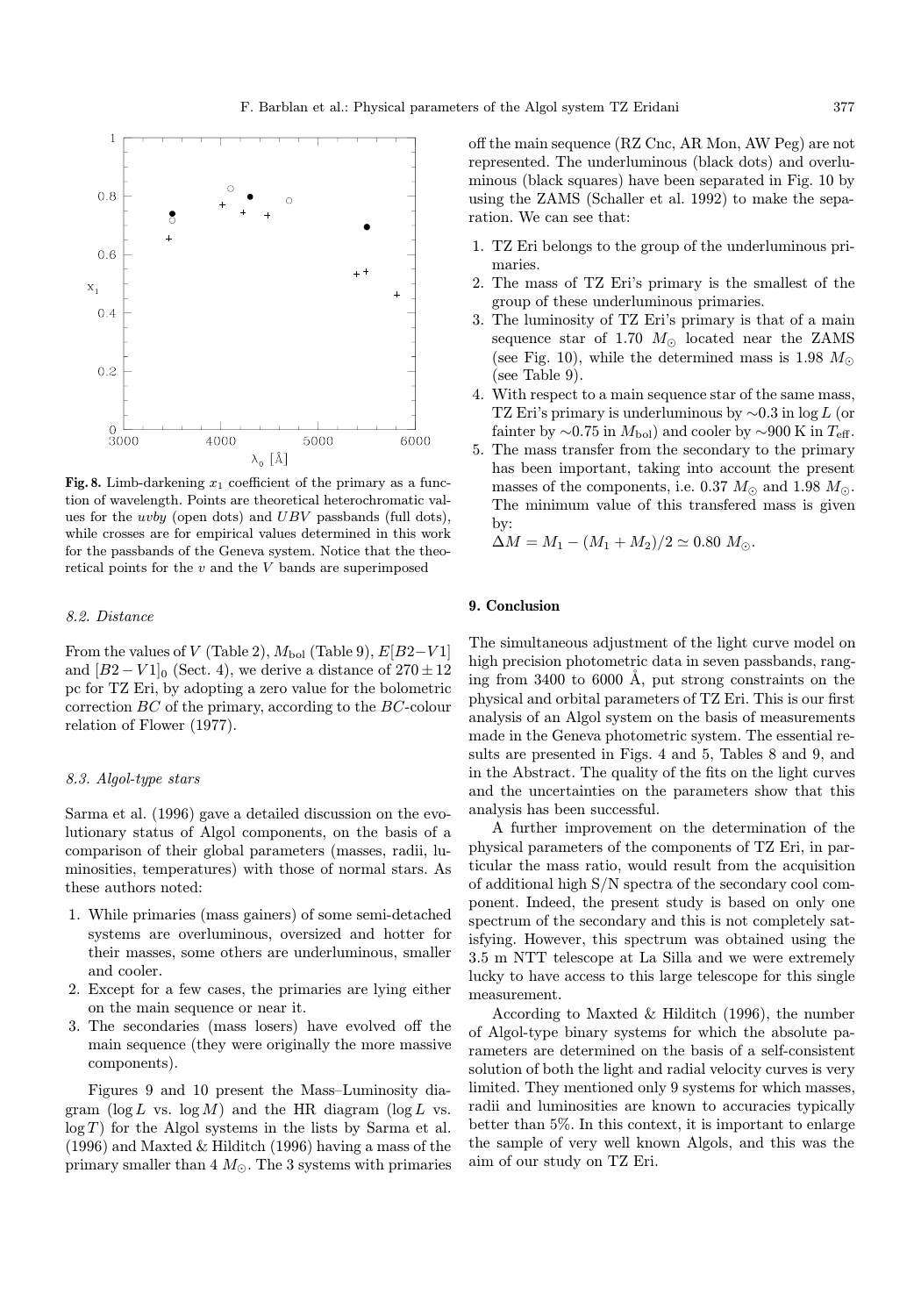



Fig. 9. Theoretical HR diagram for the components of Algol systems with very precisely determined physical parameters according to the lists by Sarma et al. (1996) and Maxted & Hilditch (1996), and to this paper for TZ Eri (see Sect. 8.3). Primaries are identified with filled symbols and secondaries with open symbols. TZ Eri is identified with plus symbols. Dots and squares refer to the systems having respectively underand overluminous primaries with respect to their masses (see Fig. 10). The Zero-Age Main Sequence and 3 evolutionary tracks (3.0, 2.0 and 1.5  $M_{\odot}$ ) are drawn, according to Schaller et al. (1992)

Acknowledgements. This work has been initiated by our late colleague Zdenek Kviz who obtained himself the major part of the photometric data; indeed, we would have preferred to do this analysis with him. We are grateful to Drs. R.E. Wilson for the programme of analysis of the light curves, B. Nicolet for the treatment of the Kurucz's fluxes, D. Raboud for the NTT observations of the secondary, J.-C. Mermilliod and J. Andersen for the CORAVEL measurements, M. Künzli for the photometric observations of 1996 and M. Studer for the reduction of the NTT spectrum. All graphs have been produced using the SuperMongo package (Lupton & Monger 1998). This work has been partly supported by the Swiss National Science Foundation. The Mount Laguna Observatory is operated jointly by San Diego State University and the University of Illinois.

#### References

Baranne A., Mayor M., Poncet J.L., 1979, Vistas Astron. 23, 279

Fig. 10. Mass-Luminosity relation for the components of the same Algol systems as those in Fig. 9. The zero-age main sequence (ZAMS) and the Terminal-Age Main Sequence (TAMS) are drawn, according to Schaller et al. (1992). Primaries are identified with filled symbols and secondaries with open symbols. TZ Eri is identified with plus symbols. Dots and squares refer to the systems having respectively under- and overluminous primaries with respect to the ZAMS

- Bartholdi P., Burnet M., Rufener F., 1984, A&A 134, 290
- Benz W., Mayor M., 1984, A&A 138, 183
- Brancewicz H.K., Dworak T.Z., 1980, Acta Astron. 30, 501
- Burki G., Kviz Z., North P., 1992, A&A 256, 463
- Burnet M., Rufener F., 1979, A&A 74, 54
- Cannon A.J., 1934, Harvard College Obs. Bull. 897, 12
- Etzel P.B., 1989 (private communication to Z. Kviz)
- Flower P.J., 1977, A&A 54, 31
- Golay M., 1980, Vistas Astron. 24, 141
- Golay M., Peytremann E., Maeder A., 1969, Publ. Obs. Genève, Série A 76, 44
- Hauck B., 1994, ASP Conf. Ser. 60, 157
- Kaitchuck R.H., Park E.A., 1988, ApJ 325, 225
- Kaitchuck R.H., Honeycutt R.K., 1982, PASP 94, 532
- Kholopov P.N., Samus N.N., Frolov M.S., et al., 1985, General Catalogue of Variable Stars. Nauka Publ. House, Moscow
- Koch R.H., Olson E.C., Yoss K.M., 1965, ApJ 141, 955
- Kopal Z., 1959, Close Binary Systems. Chapman & Hall Ltd., London, p. 127
- Künzli M., North P., Kurucz R.L., Nicolet B., 1997, A&AS 122, 51
- Kurucz R.L., 1994, CD-ROM 19 (Solar abundance atmosphere models for 0, 1, 2, 4, 8 km s<sup>-1</sup>)
- Locher K., 1997, Bedeckungsveränderlichen Beobachter der Schweizerischen Astronomischen Gesellschaft (Swiss